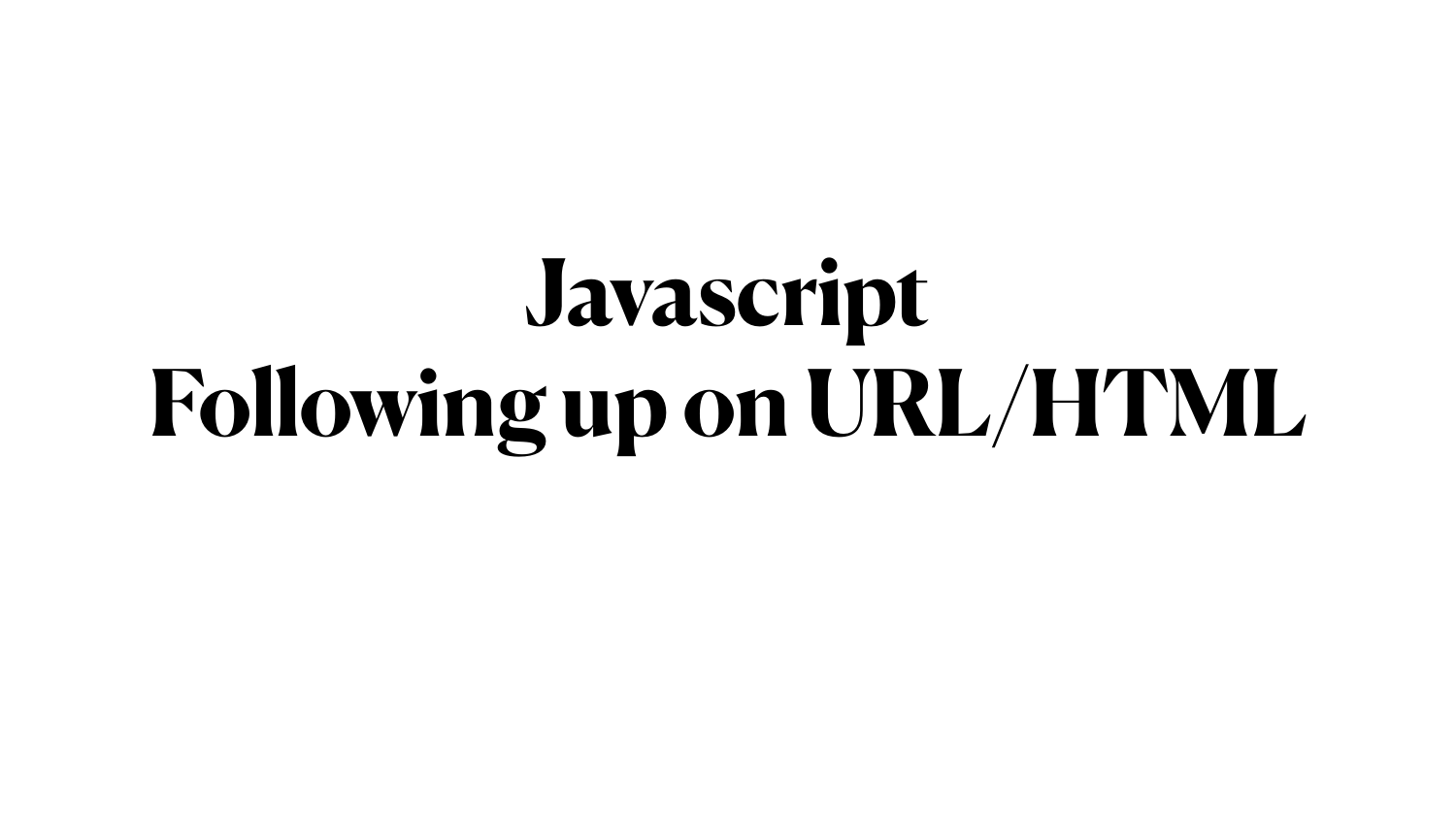#### **HTTPS and SSH**

- HTTPS and SSH have the same basic approach
	- Do a public key / private key handshake
	- Exchange a symmetric key
	- Send bulk of material using symmetric key
- Problem
	- Public key???
	- $\bullet$  (imagine every site in the work giving every user the work giving every user their public key).
		- So how do you do "public / private handshake"?
			- Certificates!!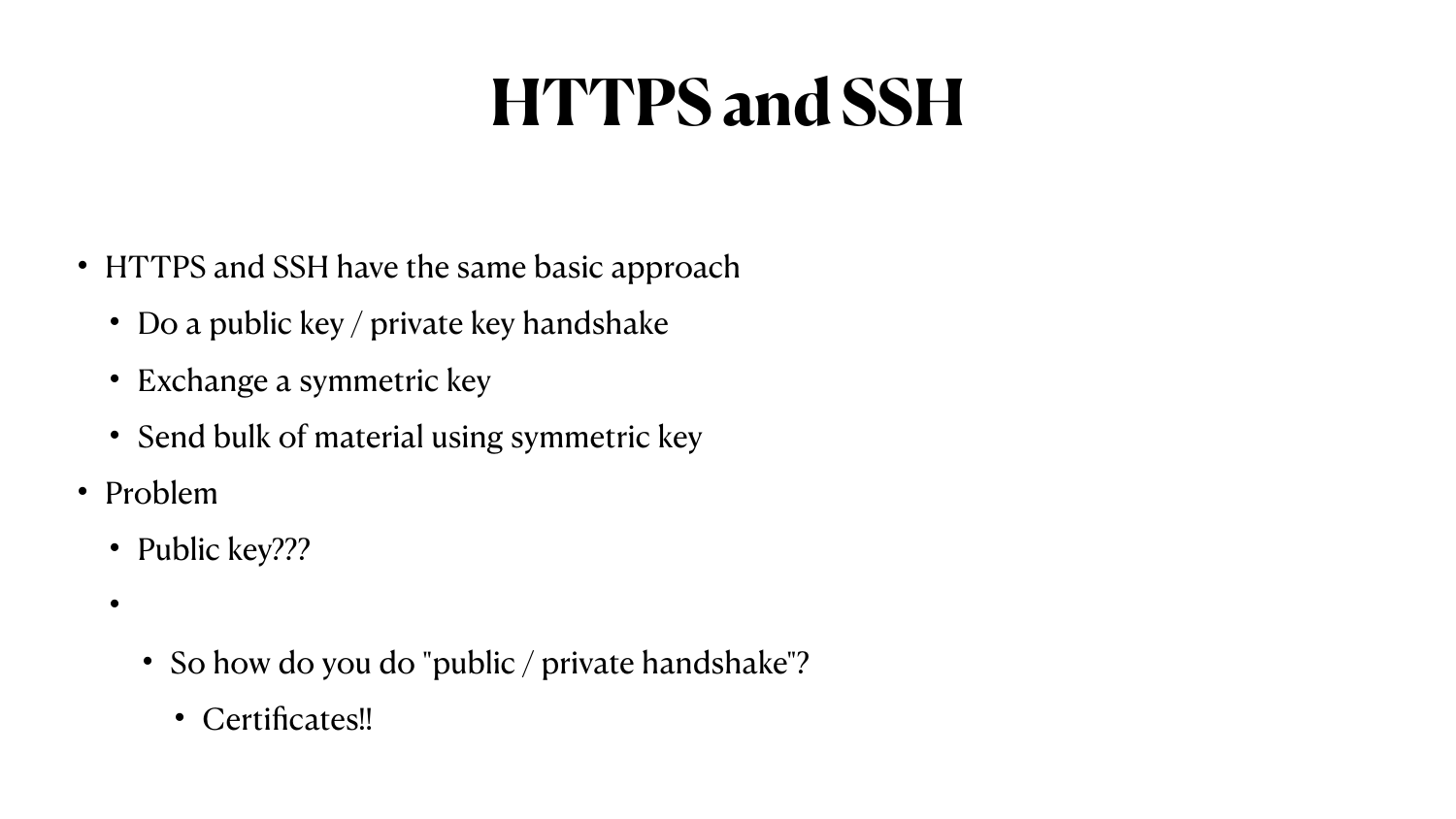#### **Certification Authorities**

- Idea -- every browser is shipped knowing a set of "certification" authorities"
	- Comodo SSL, RapidSSL, Thawte SSL, Sectigo SSL, GeoTrust SSL, Symantec SSL
- A site wanting to serve pages via https installs a "certificate" that is digitally signed in a chain leading to a root CA
- The certificate is sent to site user who can validate the cert by checking to see if it is signed by a root CA.
	- So the root CA list is the equivalent of the SSH "authorized\_keys" file
	- Unpacking the certificate gets you
		- the public key of the sender without the sender having to pre-distribute the key OR simply send the key in clear text.
	- Other info about the sender (the origin URL)
		- Compare the origin URL in cert with actual location
	- NOTE: this does not guarantee that I am talking with the entity I intend to be talking.

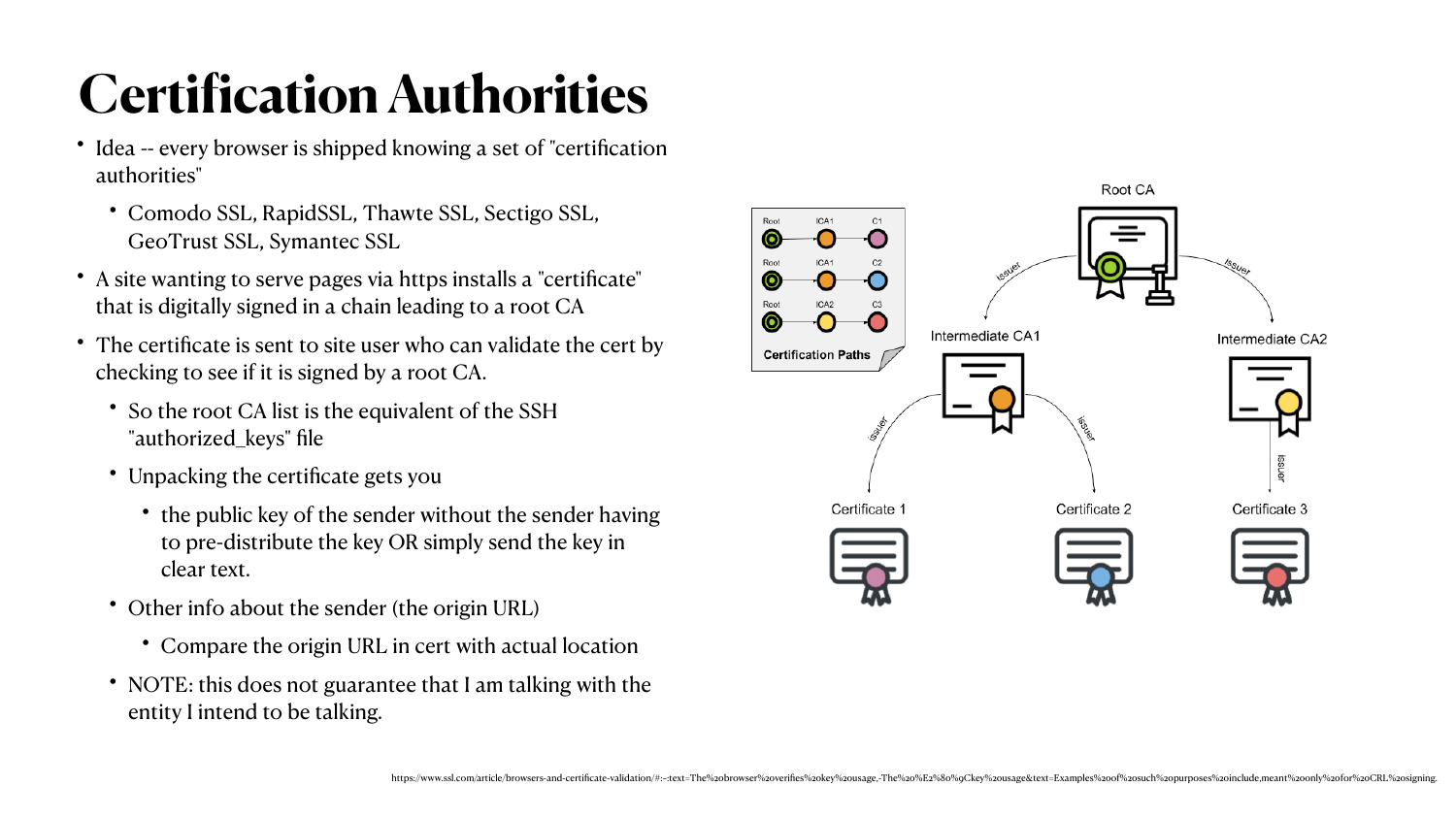#### **CAs**

- There are lots
	- Firefox and Chrome have slightly different lists, and different ways of access

| $\times$<br><b>Certificate Manager</b> |                                                                           |                                                                                                                                                                                                                                                                                                                                                                                                                                                        |   |
|----------------------------------------|---------------------------------------------------------------------------|--------------------------------------------------------------------------------------------------------------------------------------------------------------------------------------------------------------------------------------------------------------------------------------------------------------------------------------------------------------------------------------------------------------------------------------------------------|---|
| <b>Your Certificates</b>               | <b>Authentication Decisions</b>                                           | <b>Authorities</b><br>People<br><b>Servers</b>                                                                                                                                                                                                                                                                                                                                                                                                         |   |
|                                        | You have certificates on file that identify these certificate authorities |                                                                                                                                                                                                                                                                                                                                                                                                                                                        |   |
| <b>Certificate Name</b>                |                                                                           | <b>Security Device</b>                                                                                                                                                                                                                                                                                                                                                                                                                                 | 閃 |
| $\vee$ AC Camerfirma S.A.              |                                                                           |                                                                                                                                                                                                                                                                                                                                                                                                                                                        |   |
| chrome://settings/security             | Chambers of Commerce Root - 2008                                          | <b>Builtin Object Token</b>                                                                                                                                                                                                                                                                                                                                                                                                                            |   |
| $\sim$ AC                              |                                                                           | Q<br>Search settings                                                                                                                                                                                                                                                                                                                                                                                                                                   |   |
|                                        | $\bullet\bullet\bullet$                                                   | <b>Keychain Access</b>                                                                                                                                                                                                                                                                                                                                                                                                                                 |   |
| Vic                                    | <b>Default Keychains</b>                                                  | All Items<br>Passwords<br>Secure Notes My Certificates Keys Certificates                                                                                                                                                                                                                                                                                                                                                                               |   |
|                                        | d login<br>© iCloud<br><b>System Keychains</b><br><b>A</b> System         | <b>AAA Certificate Services</b><br>Certificate<br>Root certificate authority<br>Root<br>S.<br>Expires: Sunday, December 31, 2028 at 6:59:59 PM Eastern Standard Tin<br>This certificate is valid                                                                                                                                                                                                                                                       |   |
|                                        | System Roots                                                              | Name                                                                                                                                                                                                                                                                                                                                                                                                                                                   |   |
| ▼<br>☑                                 |                                                                           | <b>AAA Certificate Services</b><br>AC RAIZ FNMT-RCM<br><b>ACCVRAIZ1</b><br><b>Actalis Authentication Root CA</b><br>AffirmTrust Commercial<br>AffirmTrust Networking<br>AffirmTrust Premium<br>AffirmTrust Premium ECC<br>Amazon Root CA 1<br>Amazon Root CA 2<br>Amazon Root CA 3<br>Amazon Root CA 4<br>ANF Global Root CA<br>Apple Root CA<br>Apple Root CA - G2<br>Apple Root CA - G3<br>Apple Root Certificate Authority<br>Atos TrustedRoot 2011 |   |

| ıte |  |  |
|-----|--|--|
| ıte |  |  |
| ıte |  |  |
| ıte |  |  |
| ıte |  |  |
| ıte |  |  |
| ıte |  |  |
| ıte |  |  |
| ıte |  |  |
| ıte |  |  |
| ıte |  |  |
| ıte |  |  |
| ıte |  |  |
| ıte |  |  |
| ıte |  |  |
| ıte |  |  |
| ıte |  |  |
| ıte |  |  |
| ıte |  |  |
| ıte |  |  |
| ıte |  |  |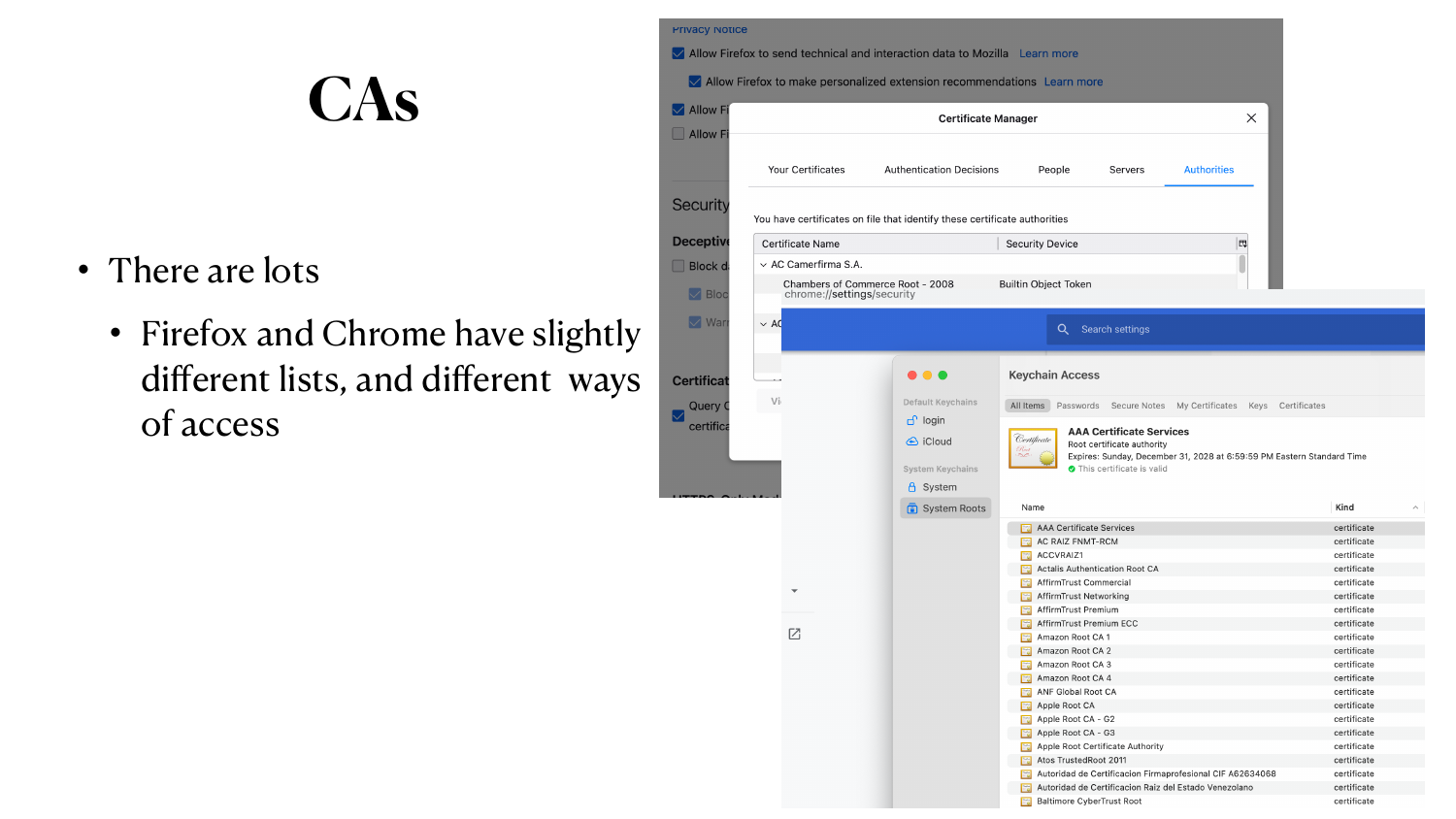## **The cost of communicating**

connection is established, compared to just the one roundtrip required (blue) to establish a TCP connection to the plain

- Latency increase by switching to HTTPS : the initial SSL handshake (green) requires two (extra) roundtrips before the unencrypted HTTP port..
- well. (max 6-7% increase in bandwidth).
- cypher is used.



• Bandwidth Increase : The used bandwidth will increase slightly as the header size will increase by a number of bytes for protocol reasons and the effective payload will decrease a due to the framing overhead, and some ciphers will use padding as

> So for satellite internet  $300km$  satellites  $=$  2ms to go up to satellite and back Suppose other parts of transmission = 26ms Everything done on server or client takes 0ms Then http requires at least 112 ms https requires 224ms Minimum 1/4 second Note: 600km satellites add only 2ms per exchange total of 16ms



• CPU Load : The most computational expensive part is the public key exchange, after which a relatively efficient symmetric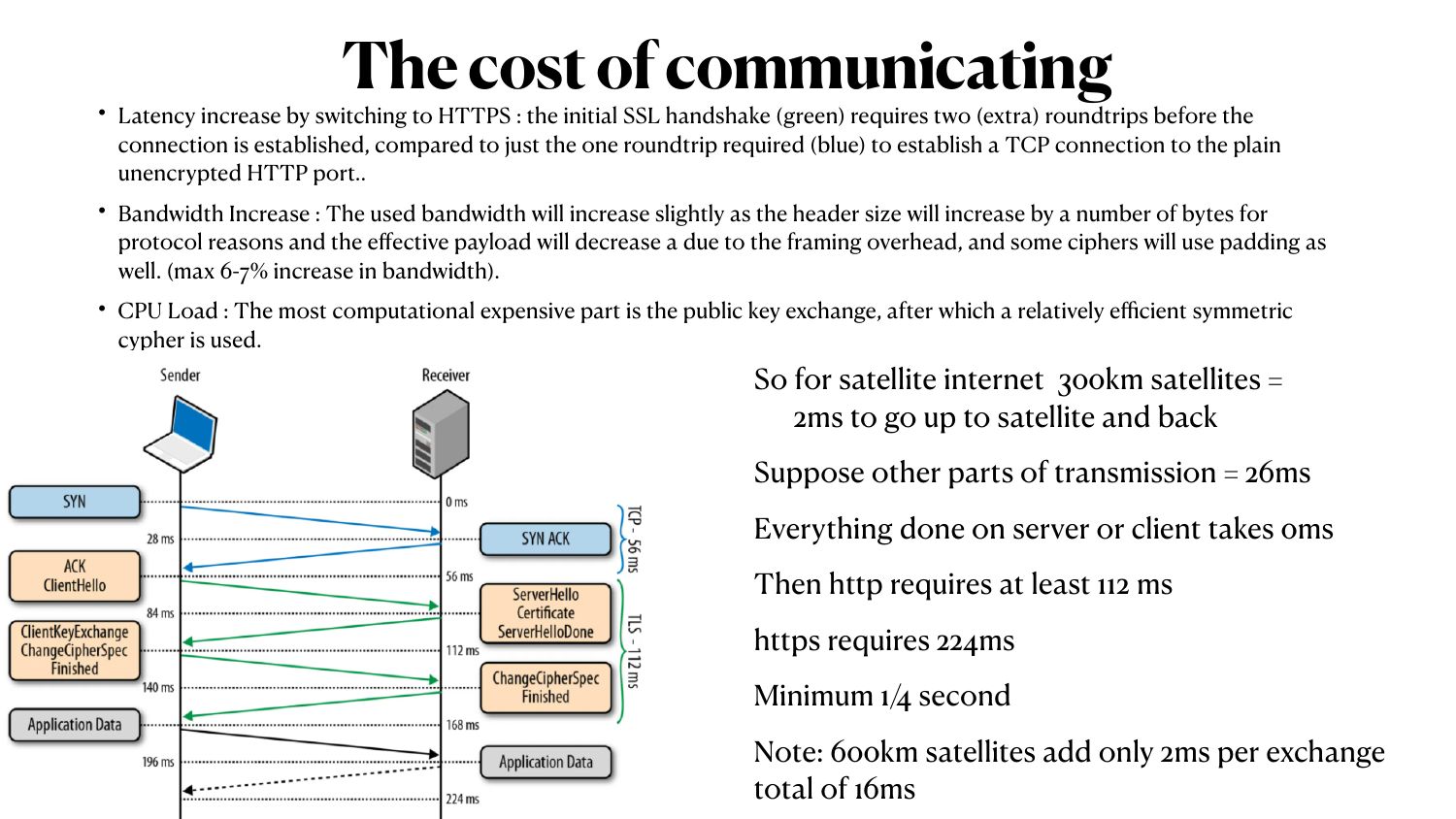# **Costs (they multiply)**

- Problem: Most web pages require loading a lot of other web pages.
- So that comm overhead is not just once
	- CNN: 316 (or more)
	- google: 23
	- Class web page: 12
- Fortunately most of this is done in parallel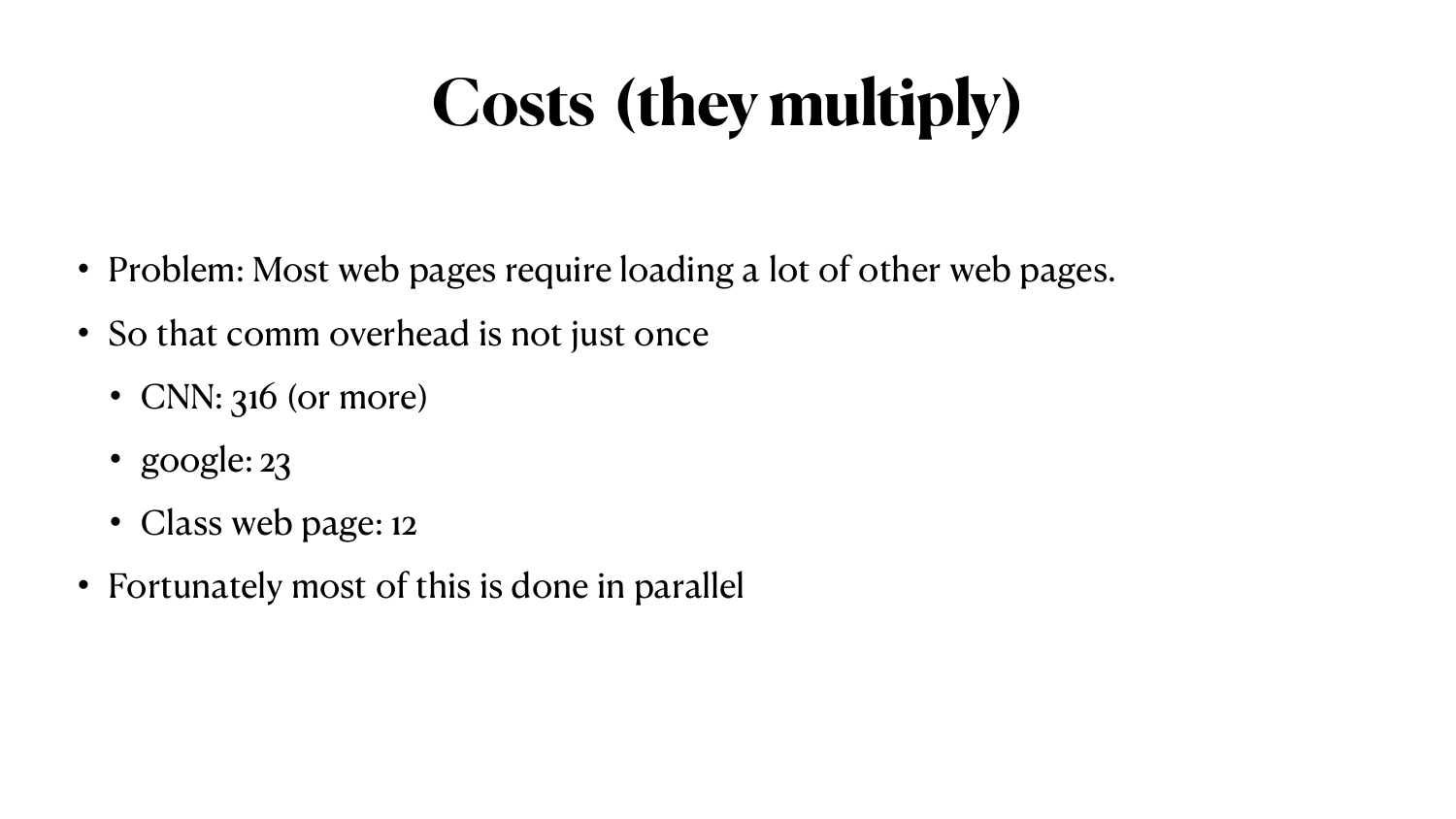#### **HTTP is stateless and connectionless**

• a browser initiates an HTTP request and after a request is made, the client waits for the response. The server processes the request and sends a response back after which client disconnect the connection.

• The server and client are aware of each other only during a current request. Afterwards, both of them forget about each other. Due to this nature of the protocol, neither the client nor the browser can retain



- from protocol viewpoint every request is independent
	-
	- information between different requests across the web pages.
- So you do the whole connection thing every time
	- The exchanged symmetric key is used
		- Client side:
			- encrypt the request headers and body sent up to server
			- decrypt server headers and response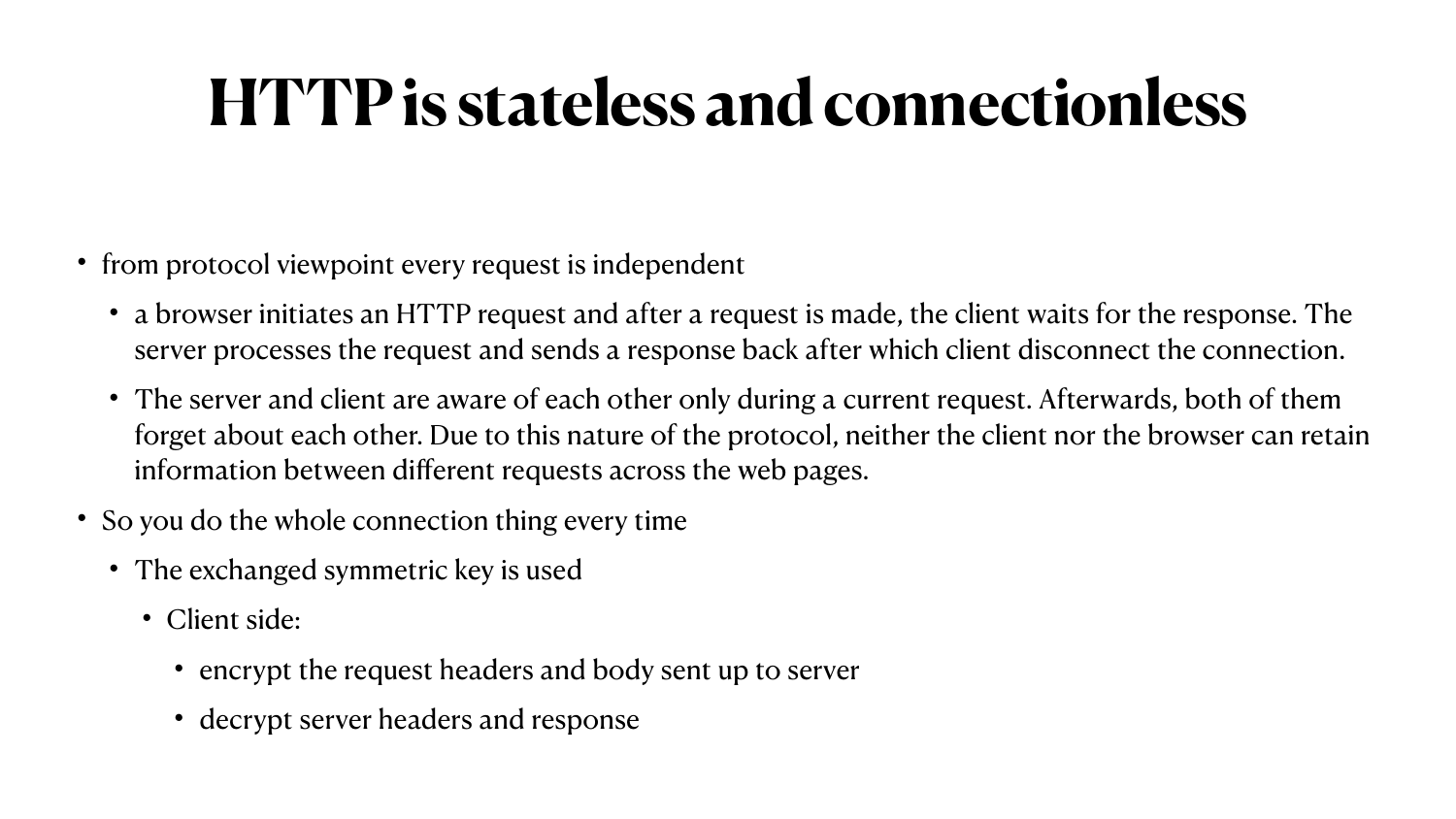## **Request & Response Headers**

- Request Headers -- Information sent with your request
	- User agent string
	- What kind of material you will accept
	- site cookies
- Information about the page in addition to the page
	- cookies
	- meta info about page (last change) etc
	- header sent first, based on header browser may not ask for body
		- effectively another 2x28ms exchange